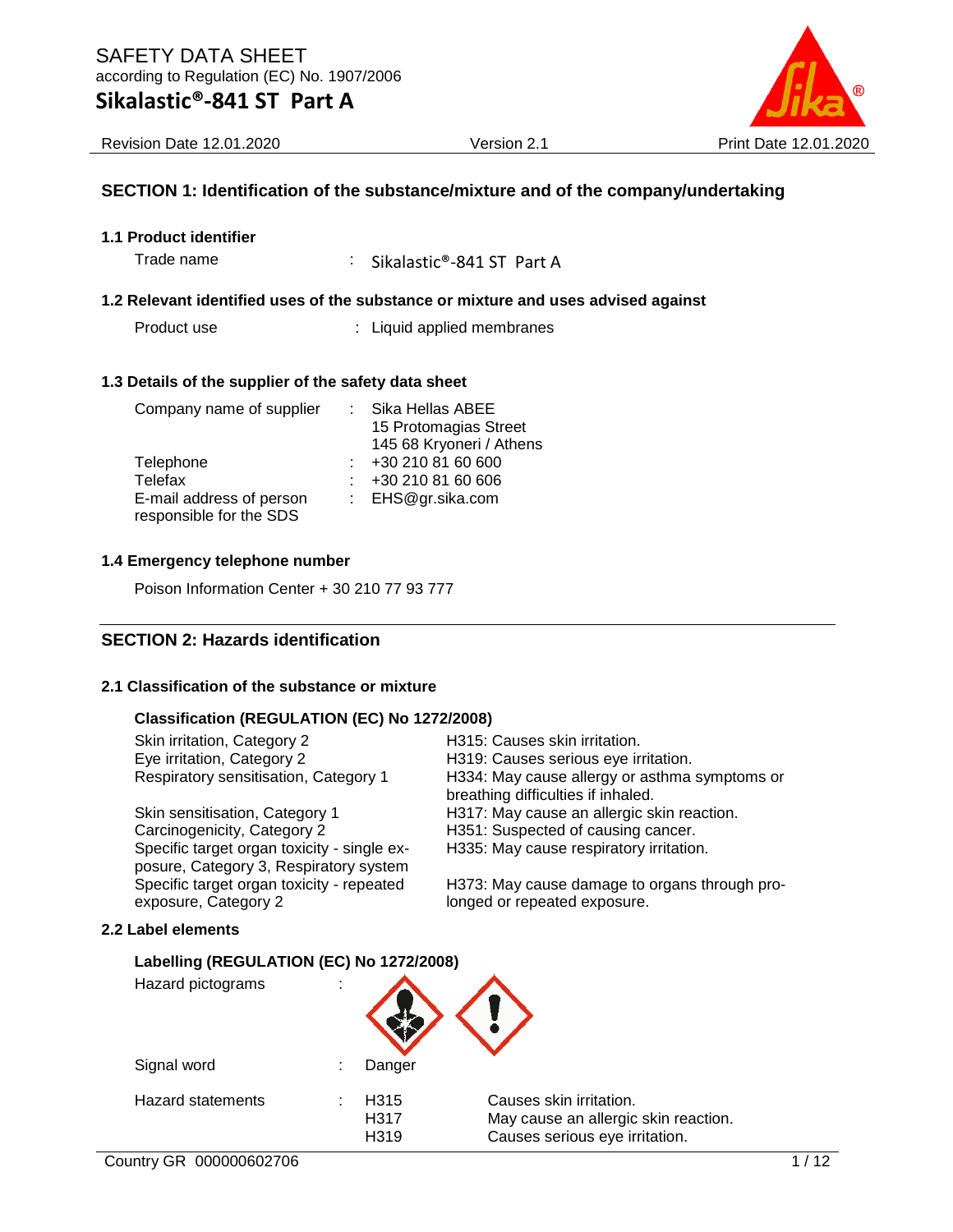# **Sikalastic®-841 ST Part A**



| <b>Revision Date 12.01.2020</b> |                    | Version 2.1                                                                                                                       | Print Date 12.01.2020 |
|---------------------------------|--------------------|-----------------------------------------------------------------------------------------------------------------------------------|-----------------------|
|                                 | H334               | May cause allergy or asthma symptoms or<br>breathing difficulties if inhaled.                                                     |                       |
|                                 | H335               | May cause respiratory irritation.                                                                                                 |                       |
|                                 | H <sub>351</sub>   | Suspected of causing cancer.                                                                                                      |                       |
|                                 | H373               | May cause damage to organs through pro-<br>longed or repeated exposure.                                                           |                       |
| Precautionary statements        | <b>Prevention:</b> |                                                                                                                                   |                       |
|                                 | P <sub>201</sub>   | Obtain special instructions before use.                                                                                           |                       |
|                                 | P <sub>260</sub>   | Do not breathe dust/ fume/ gas/ mist/ va-<br>pours/ spray.                                                                        |                       |
|                                 | P264               | Wash skin thoroughly after handling.                                                                                              |                       |
|                                 | P <sub>280</sub>   | Wear protective gloves/ protective clothing/<br>eye protection/ face protection.                                                  |                       |
|                                 | Response:          |                                                                                                                                   |                       |
|                                 | P304 + P340 + P312 | IF INHALED: Remove person to fresh<br>air and keep comfortable for breathing. Call a<br>POISON CENTER/ doctor if you feel unwell. |                       |
|                                 | $P308 + P313$      | IF exposed or concerned: Get medical ad-<br>vice/ attention.                                                                      |                       |

Hazardous components which must be listed on the label:

• methylenediphenyl diisocyanate

#### **2.3 Other hazards**

This substance/mixture contains no components considered to be either persistent, bioaccumulative and toxic (PBT), or very persistent and very bioaccumulative (vPvB) at levels of 0.1% or higher.

### **SECTION 3: Composition/information on ingredients**

#### **3.2 Mixtures**

#### **Components**

| Chemical name                  | CAS-No.<br>EC-No.<br>Registration number                                                               | Classification                                                                                                                                                                           | Concentration<br>(% w/w) |
|--------------------------------|--------------------------------------------------------------------------------------------------------|------------------------------------------------------------------------------------------------------------------------------------------------------------------------------------------|--------------------------|
| methylenediphenyl diisocyanate | 26447-40-5<br>247-714-0<br>01-2119457015-45-<br>000301-2119457015-<br>45-XXXX01-<br>2119457015-45-0004 | Acute Tox. 4; H332<br>Skin Irrit. 2; H315<br>Eye Irrit. 2; H319<br>Resp. Sens. 1; H334<br><b>Skin Sens. 1; H317</b><br>Carc. 2; H351<br><b>STOT SE 3; H335</b><br><b>STOT RE 2; H373</b> | $>= 25 - < 40$           |
| propylene carbonate            | 108-32-7<br>203-572-1<br>01-2119537232-48-<br><b>XXXX</b>                                              | Eye Irrit. 2; H319                                                                                                                                                                       | $>= 2.5 - 5$             |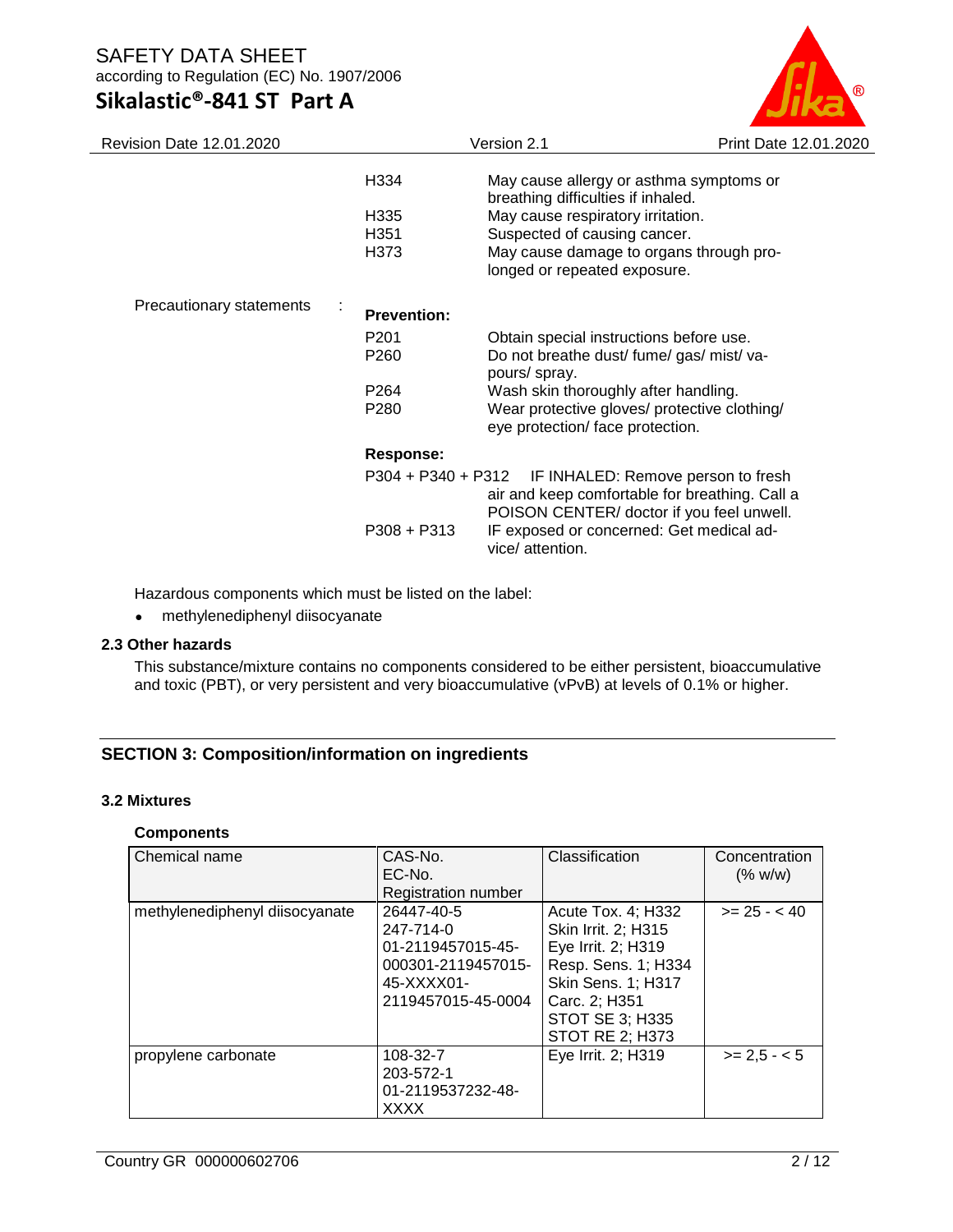# **Sikalastic®-841 ST Part A**

Revision Date 12.01.2020 Version 2.1 Print Date 12.01.2020

|  | <b>SECTION 4: First aid measures</b> |  |
|--|--------------------------------------|--|
|  |                                      |  |

| 4.1 Description of first aid measures |                                                                                                                                                                                                                                                                                                                                    |
|---------------------------------------|------------------------------------------------------------------------------------------------------------------------------------------------------------------------------------------------------------------------------------------------------------------------------------------------------------------------------------|
| General advice                        | Move out of dangerous area.<br>÷<br>Consult a physician.<br>Show this safety data sheet to the doctor in attendance.                                                                                                                                                                                                               |
| If inhaled                            | Move to fresh air.<br>Consult a physician after significant exposure.                                                                                                                                                                                                                                                              |
| In case of skin contact               | Take off contaminated clothing and shoes immediately.<br>Wash off with soap and plenty of water.<br>If symptoms persist, call a physician.                                                                                                                                                                                         |
| In case of eye contact                | Immediately flush eye(s) with plenty of water.<br>÷<br>Remove contact lenses.<br>Keep eye wide open while rinsing.<br>If eye irritation persists, consult a specialist.                                                                                                                                                            |
| If swallowed                          | Do not induce vomiting without medical advice.<br>Rinse mouth with water.<br>Do not give milk or alcoholic beverages.<br>Never give anything by mouth to an unconscious person.                                                                                                                                                    |
|                                       | 4.2 Most important symptoms and effects, both acute and delayed                                                                                                                                                                                                                                                                    |
| Symptoms                              | Asthmatic appearance<br>Cough<br>Respiratory disorder<br>Allergic reactions<br>Excessive lachrymation<br>Erythema<br><b>Dermatitis</b><br>See Section 11 for more detailed information on health effects<br>and symptoms.                                                                                                          |
| <b>Risks</b>                          | irritant effects<br>sensitising effects                                                                                                                                                                                                                                                                                            |
|                                       | Causes skin irritation.<br>May cause an allergic skin reaction.<br>Causes serious eye irritation.<br>May cause allergy or asthma symptoms or breathing difficul-<br>ties if inhaled.<br>May cause respiratory irritation.<br>Suspected of causing cancer.<br>May cause damage to organs through prolonged or repeated<br>exposure. |
|                                       | 4.3 Indication of any immediate medical attention and special treatment needed                                                                                                                                                                                                                                                     |

Treatment : Treat symptomatically.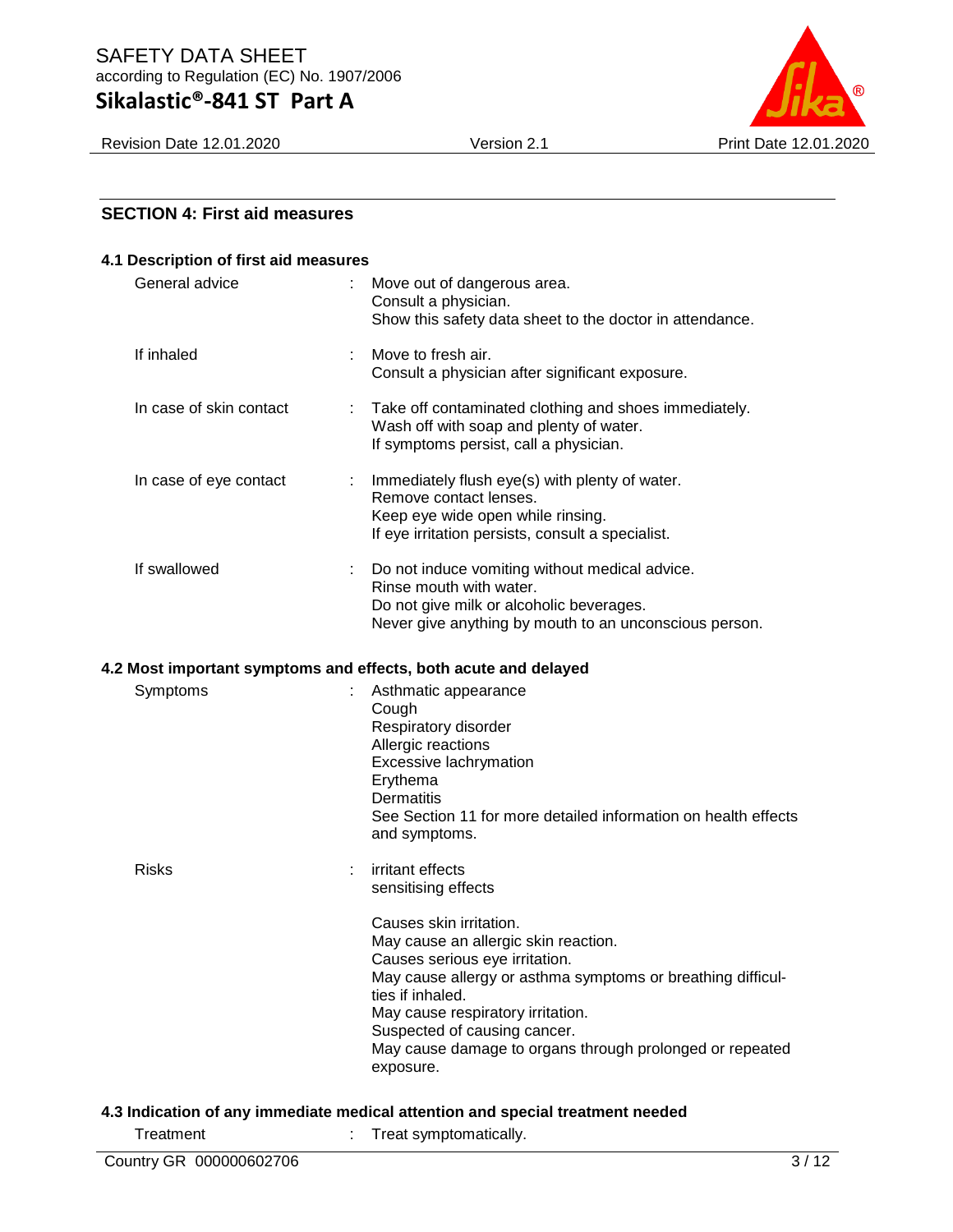# **Sikalastic®-841 ST Part A**



Revision Date 12.01.2020 Version 2.1 Print Date 12.01.2020

| <b>SECTION 5: Firefighting measures</b>                   |                                                                                                                                                                |
|-----------------------------------------------------------|----------------------------------------------------------------------------------------------------------------------------------------------------------------|
| 5.1 Extinguishing media                                   |                                                                                                                                                                |
| Suitable extinguishing media                              | In case of fire, use water/water spray/water jet/carbon diox-<br>- 11<br>ide/sand/foam/alcohol resistant foam/chemical powder for<br>extinction.               |
| 5.2 Special hazards arising from the substance or mixture |                                                                                                                                                                |
| ucts                                                      | Hazardous combustion prod- : No hazardous combustion products are known                                                                                        |
| 5.3 Advice for firefighters                               |                                                                                                                                                                |
| for firefighters                                          | Special protective equipment : In the event of fire, wear self-contained breathing apparatus.                                                                  |
| Further information                                       | Standard procedure for chemical fires.                                                                                                                         |
| <b>SECTION 6: Accidental release measures</b>             |                                                                                                                                                                |
|                                                           | 6.1 Personal precautions, protective equipment and emergency procedures                                                                                        |
| Personal precautions                                      | Use personal protective equipment.<br>Deny access to unprotected persons.                                                                                      |
| <b>6.2 Environmental precautions</b>                      |                                                                                                                                                                |
| Environmental precautions                                 | Do not flush into surface water or sanitary sewer system.<br>If the product contaminates rivers and lakes or drains inform<br>respective authorities.          |
| 6.3 Methods and material for containment and cleaning up  |                                                                                                                                                                |
| Methods for cleaning up                                   | Soak up with inert absorbent material (e.g. sand, silica gel,<br>acid binder, universal binder, sawdust).<br>Keep in suitable, closed containers for disposal. |
| 6.4 Reference to other sections                           |                                                                                                                                                                |
| For personal protection see section 8.                    |                                                                                                                                                                |
| <b>SECTION 7: Handling and storage</b>                    |                                                                                                                                                                |
| 7.1 Precautions for safe handling                         |                                                                                                                                                                |
|                                                           |                                                                                                                                                                |

#### Advice on safe handling : Avoid formation of aerosol. Avoid exceeding the given occupational exposure limits (see section 8).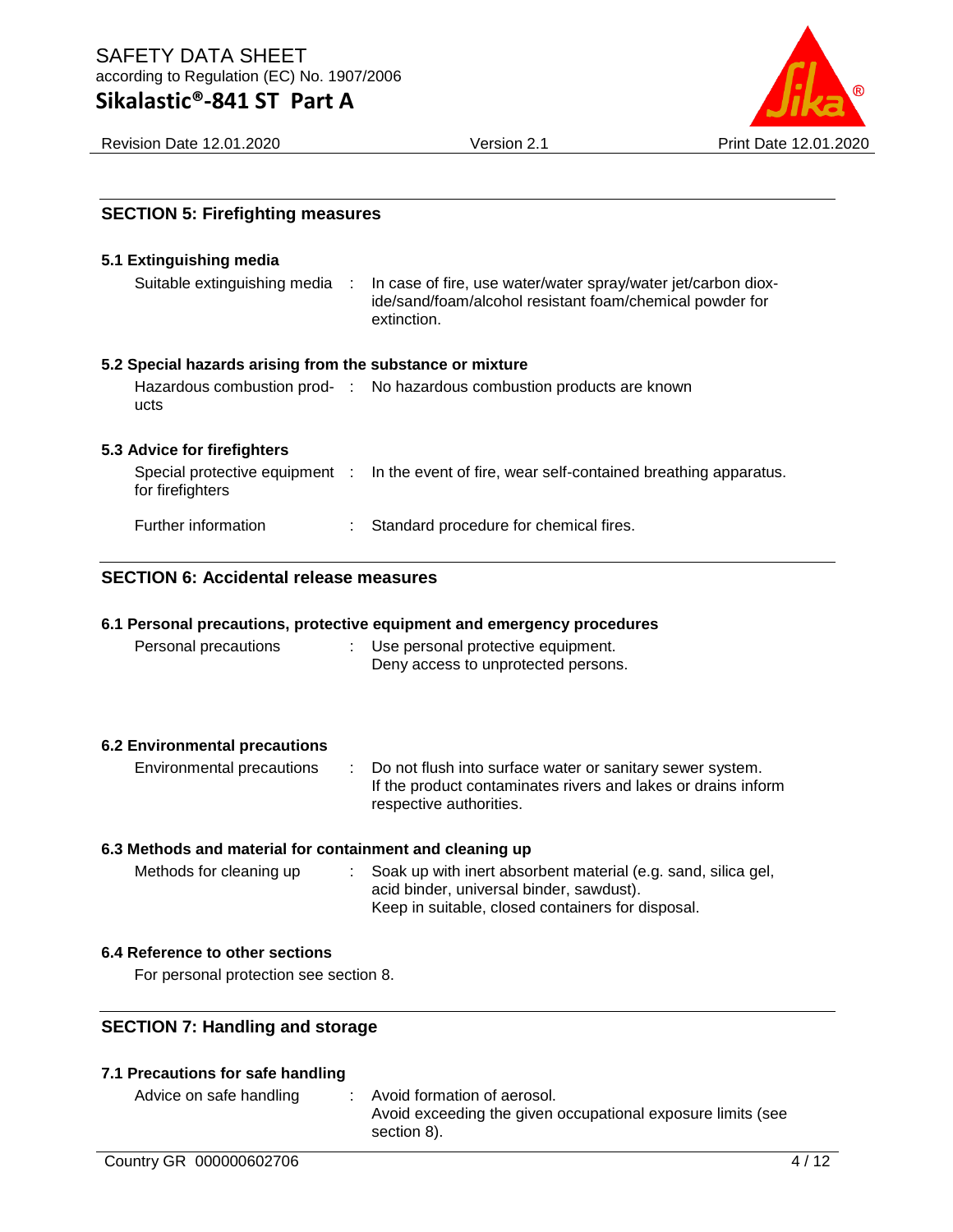# **Sikalastic®-841 ST Part A**



| <b>Revision Date 12.01.2020</b>                                  | Version 2.1                                                                                                                                                                                                                                                                                                                                                                                                                                                                                                       | Print Date 12.01.2020 |
|------------------------------------------------------------------|-------------------------------------------------------------------------------------------------------------------------------------------------------------------------------------------------------------------------------------------------------------------------------------------------------------------------------------------------------------------------------------------------------------------------------------------------------------------------------------------------------------------|-----------------------|
| Advice on protection against<br>fire and explosion               | Do not get in eyes, on skin, or on clothing.<br>For personal protection see section 8.<br>Persons with a history of skin sensitisation problems or asth-<br>ma, allergies, chronic or recurrent respiratory disease should<br>not be employed in any process in which this mixture is being<br>used.<br>Smoking, eating and drinking should be prohibited in the ap-<br>plication area.<br>Follow standard hygiene measures when handling chemical<br>products<br>Normal measures for preventive fire protection. |                       |
| Hygiene measures                                                 | Handle in accordance with good industrial hygiene and safety<br>practice. When using do not eat or drink. When using do not<br>smoke. Wash hands before breaks and at the end of workday.                                                                                                                                                                                                                                                                                                                         |                       |
| 7.2 Conditions for safe storage, including any incompatibilities |                                                                                                                                                                                                                                                                                                                                                                                                                                                                                                                   |                       |
| Requirements for storage<br>areas and containers                 | Keep container tightly closed in a dry and well-ventilated<br>place. Containers which are opened must be carefully re-<br>sealed and kept upright to prevent leakage. Store in accord-<br>ance with local regulations.                                                                                                                                                                                                                                                                                            |                       |
| Further information on stor-<br>age stability                    | No decomposition if stored and applied as directed.                                                                                                                                                                                                                                                                                                                                                                                                                                                               |                       |
| 7.3 Specific end use(s)                                          |                                                                                                                                                                                                                                                                                                                                                                                                                                                                                                                   |                       |
| Specific use(s)                                                  | Consult most current local Product Data Sheet prior to any<br>use.                                                                                                                                                                                                                                                                                                                                                                                                                                                |                       |

### **SECTION 8: Exposure controls/personal protection**

#### **8.1 Control parameters**

Contains no substances with occupational exposure limit values.

### **8.2 Exposure controls**

#### **Personal protective equipment**

| Eye protection  | : Safety glasses with side-shields conforming to EN166<br>Eye wash bottle with pure water                                                                                                                        |
|-----------------|------------------------------------------------------------------------------------------------------------------------------------------------------------------------------------------------------------------|
| Hand protection | : Chemical-resistant, impervious gloves complying with an ap-<br>proved standard must be worn at all times when handling<br>chemical products. Reference number EN 374. Follow manu-<br>facturer specifications. |
|                 | Suitable for short time use or protection against splashes:<br>Butyl rubber/nitrile rubber gloves (0,4 mm)<br>Contaminated gloves should be removed.                                                             |
|                 | Suitable for permanent exposure:                                                                                                                                                                                 |
|                 | Viton gloves (0.4 mm),                                                                                                                                                                                           |
|                 | breakthrough time > 30 min.                                                                                                                                                                                      |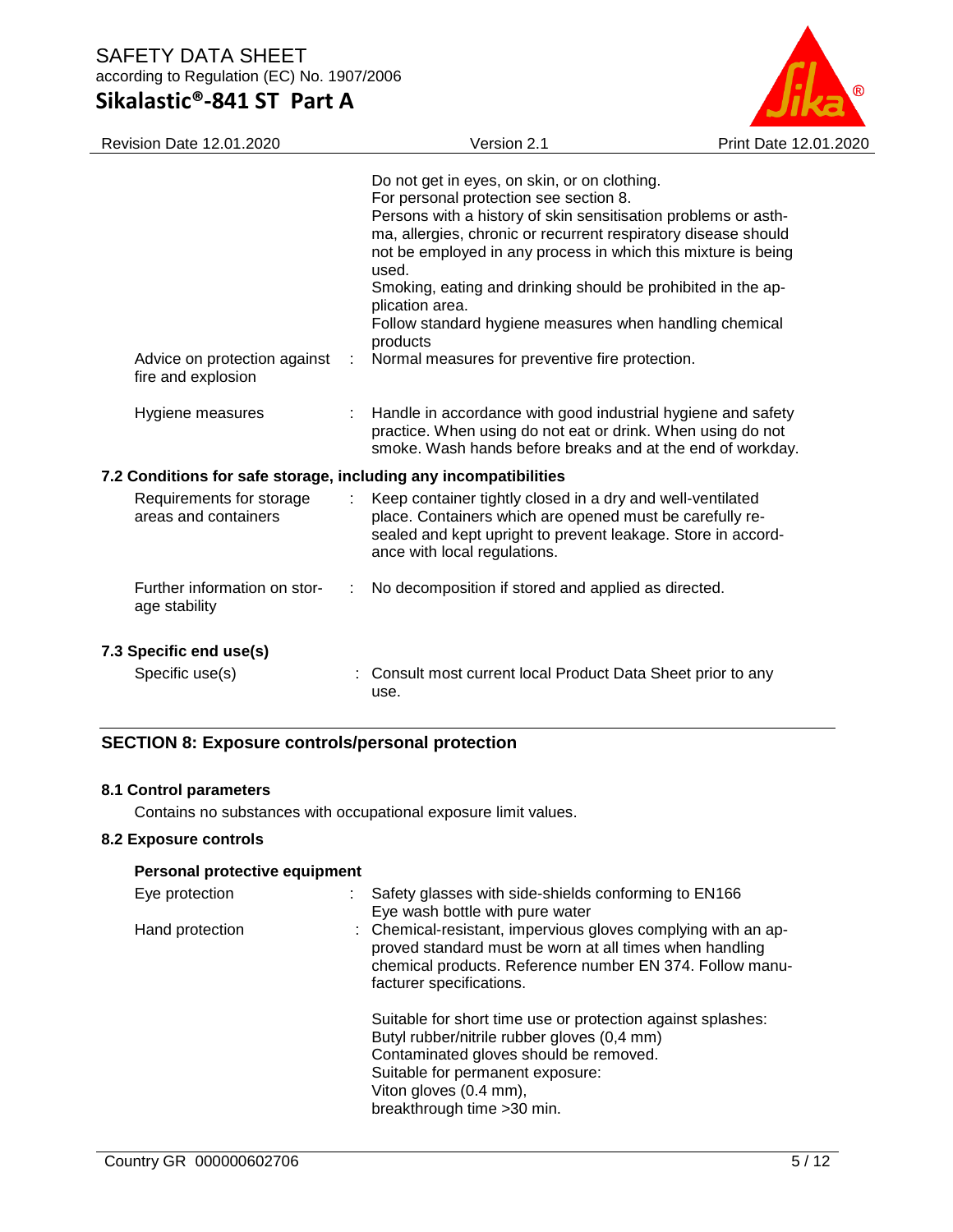**Sikalastic®-841 ST Part A**



| Revision Date 12.01.2020      | Version 2.1                                                                                                                                                                                                                                                                                                                                                                                                                                                                                                                                                                                                                                                                                                                                                                                                                                                                                                                                                                      | Print Date 12.01.2020 |
|-------------------------------|----------------------------------------------------------------------------------------------------------------------------------------------------------------------------------------------------------------------------------------------------------------------------------------------------------------------------------------------------------------------------------------------------------------------------------------------------------------------------------------------------------------------------------------------------------------------------------------------------------------------------------------------------------------------------------------------------------------------------------------------------------------------------------------------------------------------------------------------------------------------------------------------------------------------------------------------------------------------------------|-----------------------|
| Skin and body protection<br>÷ | Full protective suit<br>Safety shoes<br>Protective clothing (e.g. Safety shoes acc. to EN ISO 20345,<br>long-sleeved working clothing, long trousers). Rubber aprons<br>and protective boots are additionaly recommended for mixing<br>and stirring work.                                                                                                                                                                                                                                                                                                                                                                                                                                                                                                                                                                                                                                                                                                                        |                       |
| Respiratory protection        | : In case of inadequate ventilation wear respiratory protection.<br>Respirator selection must be based on known or anticipated<br>exposure levels, the hazards of the product and the safe work-<br>ing limits of the selected respirator.<br>organic vapor (Type A) and particulate filter<br>Use a properly fitted NIOSH approved air-purifying or air-fed<br>respirator complying with an approved standard if a risk as-<br>sessment indicates this is necessary.<br>A1: < 1000 ppm; A2: < 5000 ppm; A3: < 10000 ppm<br>P1: Inert material; P2, P3: hazardous substances<br>Ensure adequate ventilation. This can be achieved by local<br>exhaust extraction or by general ventilation. (EN 689 - Meth-<br>ods for determining inhalation exposure). This applies in par-<br>ticular to the mixing / stirring area. In case this is not sufficent<br>to keep the concentrations under the occupational exposure<br>limits then respiration protection measures must be used. |                       |

#### **Environmental exposure controls**

| General advice | : Do not flush into surface water or sanitary sewer system.   |
|----------------|---------------------------------------------------------------|
|                | If the product contaminates rivers and lakes or drains inform |
|                | respective authorities.                                       |

### **SECTION 9: Physical and chemical properties**

#### **9.1 Information on basic physical and chemical properties**

| Appearance<br>Colour<br>Odour<br>Odour Threshold                        |    | liquid<br>colourless<br>odourless<br>No data available |
|-------------------------------------------------------------------------|----|--------------------------------------------------------|
| рH                                                                      |    | Not applicable                                         |
| Melting point/range / Freezing : No data available<br>point             |    |                                                        |
| Boiling point/boiling range                                             |    | : $>230 °C$                                            |
| Flash point                                                             |    | : $>123 \degree$ C<br>Method: closed cup               |
| Evaporation rate                                                        | t. | No data available                                      |
| Flammability (solid, gas)                                               |    | No data available                                      |
| Upper explosion limit / Upper : No data available<br>flammability limit |    |                                                        |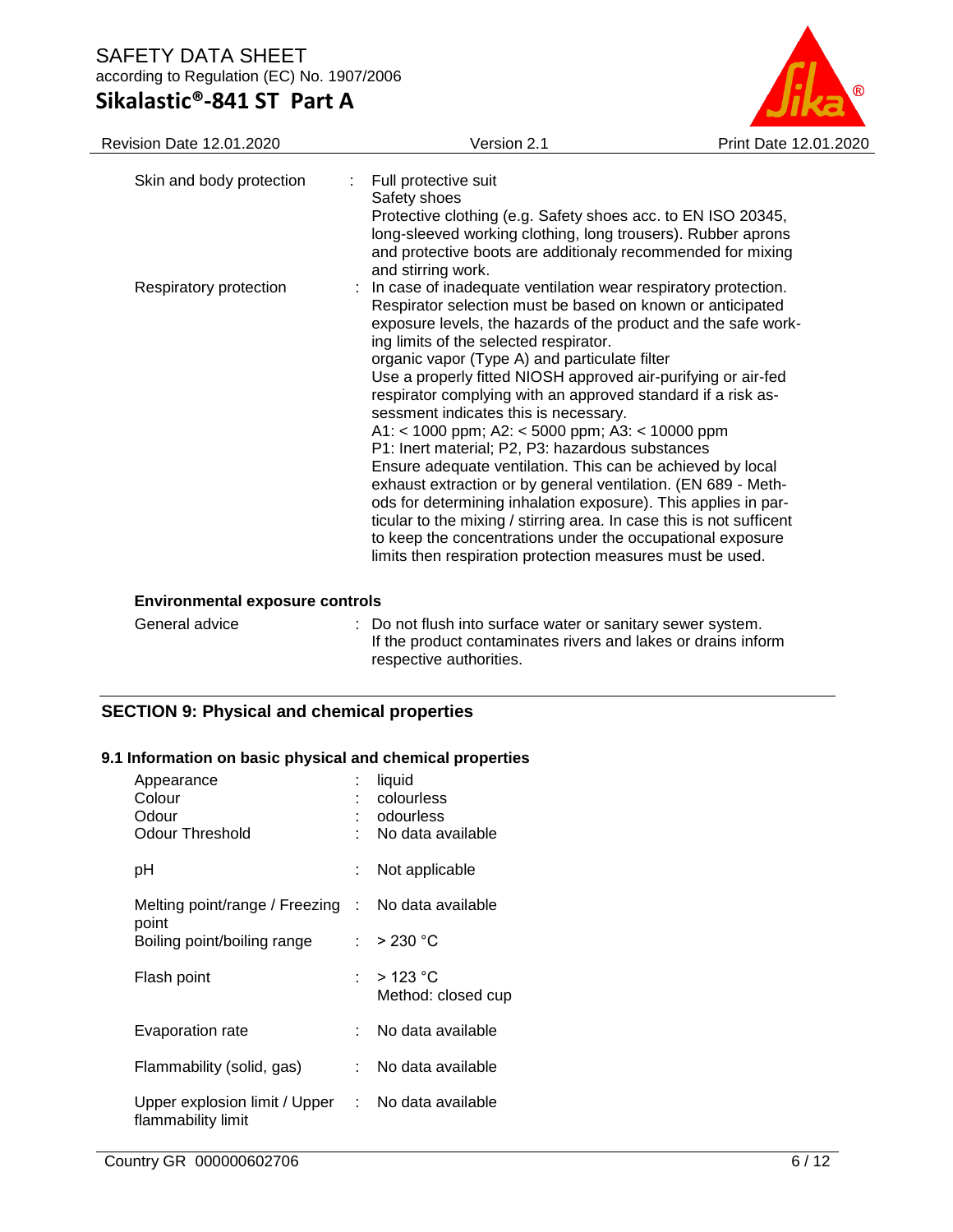# **Sikalastic®-841 ST Part A**

Revision Date 12.01.2020 Version 2.1 Print Date 12.01.2020

| Lower explosion limit / Lower : No data available<br>flammability limit |                                      |
|-------------------------------------------------------------------------|--------------------------------------|
| Vapour pressure                                                         | : $0,01$ hPa                         |
| Relative vapour density                                                 | : No data available                  |
| Density                                                                 | : ca. 1,12 g/cm3 (20 °C)             |
| Solubility(ies)<br>Water solubility<br>Solubility in other solvents     | $:$ insoluble<br>: No data available |
| Partition coefficient: n-<br>octanol/water                              | : No data available                  |
| Auto-ignition temperature                                               | : No data available                  |
| Decomposition temperature                                               | : No data available                  |
| Viscosity<br>Viscosity, dynamic                                         | No data available                    |
| Viscosity, kinematic                                                    | : > 20,5 mm2/s (40 °C)               |
| <b>Explosive properties</b>                                             | No data available                    |
| Oxidizing properties                                                    | No data available                    |
|                                                                         |                                      |

#### **9.2 Other information**

No data available

### **SECTION 10: Stability and reactivity**

#### **10.1 Reactivity**

No dangerous reaction known under conditions of normal use.

#### **10.2 Chemical stability**

The product is chemically stable.

# **10.3 Possibility of hazardous reactions**

Hazardous reactions : No hazards to be specially mentioned.

#### **10.4 Conditions to avoid**

Conditions to avoid : No data available

#### **10.5 Incompatible materials**

| Materials to avoid | No data available |
|--------------------|-------------------|
|--------------------|-------------------|

### **10.6 Hazardous decomposition products**

No decomposition if stored and applied as directed.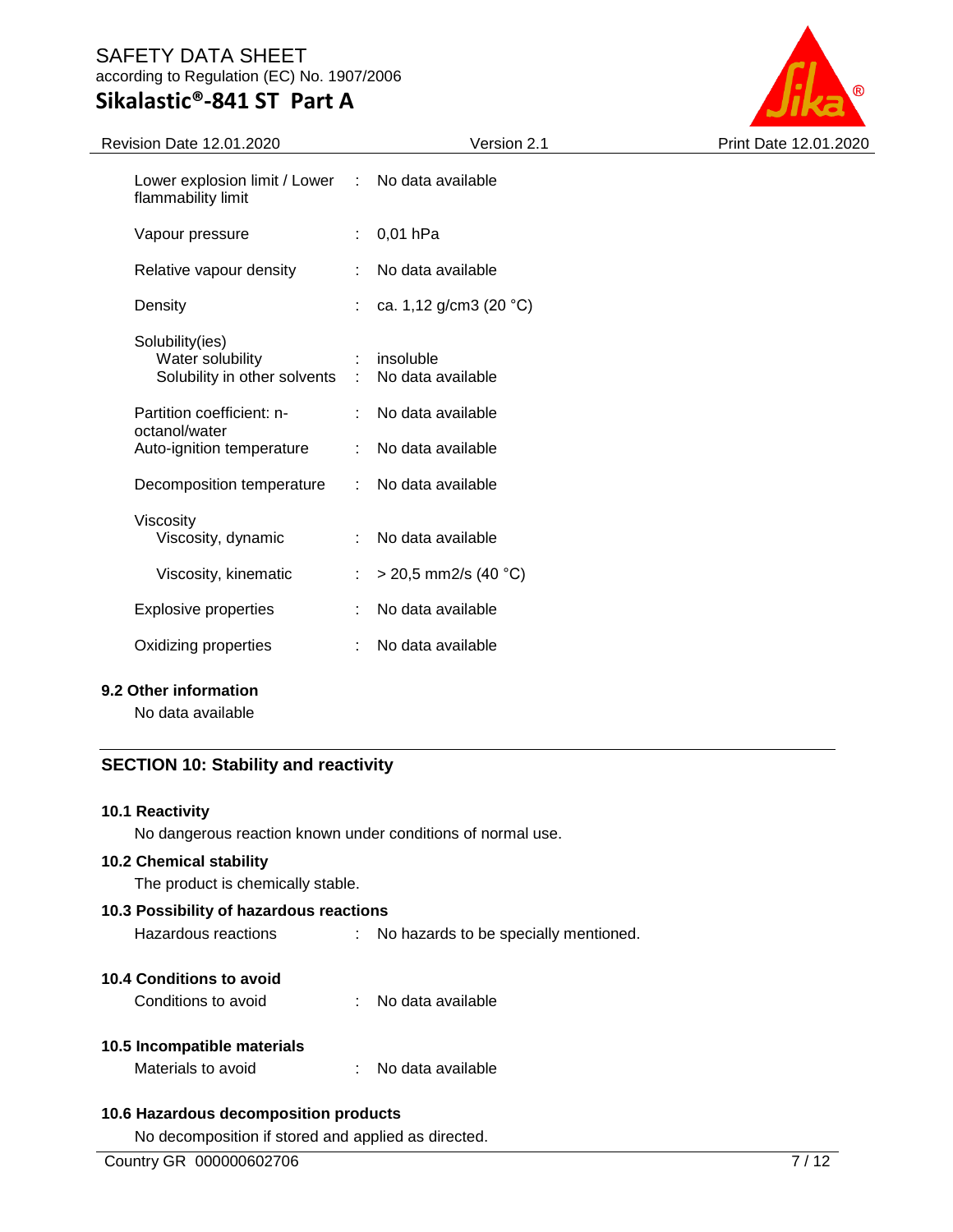# **Sikalastic®-841 ST Part A**



Revision Date 12.01.2020 Version 2.1 Print Date 12.01.2020

### **SECTION 11: Toxicological information**

#### **11.1 Information on toxicological effects**

#### **Acute toxicity**

Not classified based on available information.

#### **Skin corrosion/irritation** Causes skin irritation.

### **Serious eye damage/eye irritation** Causes serious eye irritation.

**Respiratory or skin sensitisation**

#### **Skin sensitisation**

May cause an allergic skin reaction.

### **Respiratory sensitisation** May cause allergy or asthma symptoms or breathing difficulties if inhaled.

#### **Germ cell mutagenicity**

Not classified based on available information.

#### **Carcinogenicity**

Suspected of causing cancer.

#### **Reproductive toxicity**

Not classified based on available information.

#### **STOT - single exposure**

May cause respiratory irritation.

#### **STOT - repeated exposure**

May cause damage to organs through prolonged or repeated exposure.

#### **Aspiration toxicity**

Not classified based on available information.

#### **SECTION 12: Ecological information**

#### **12.1 Toxicity**

No data available

#### **12.2 Persistence and degradability**

No data available

#### **12.3 Bioaccumulative potential**

No data available

#### **12.4 Mobility in soil**

No data available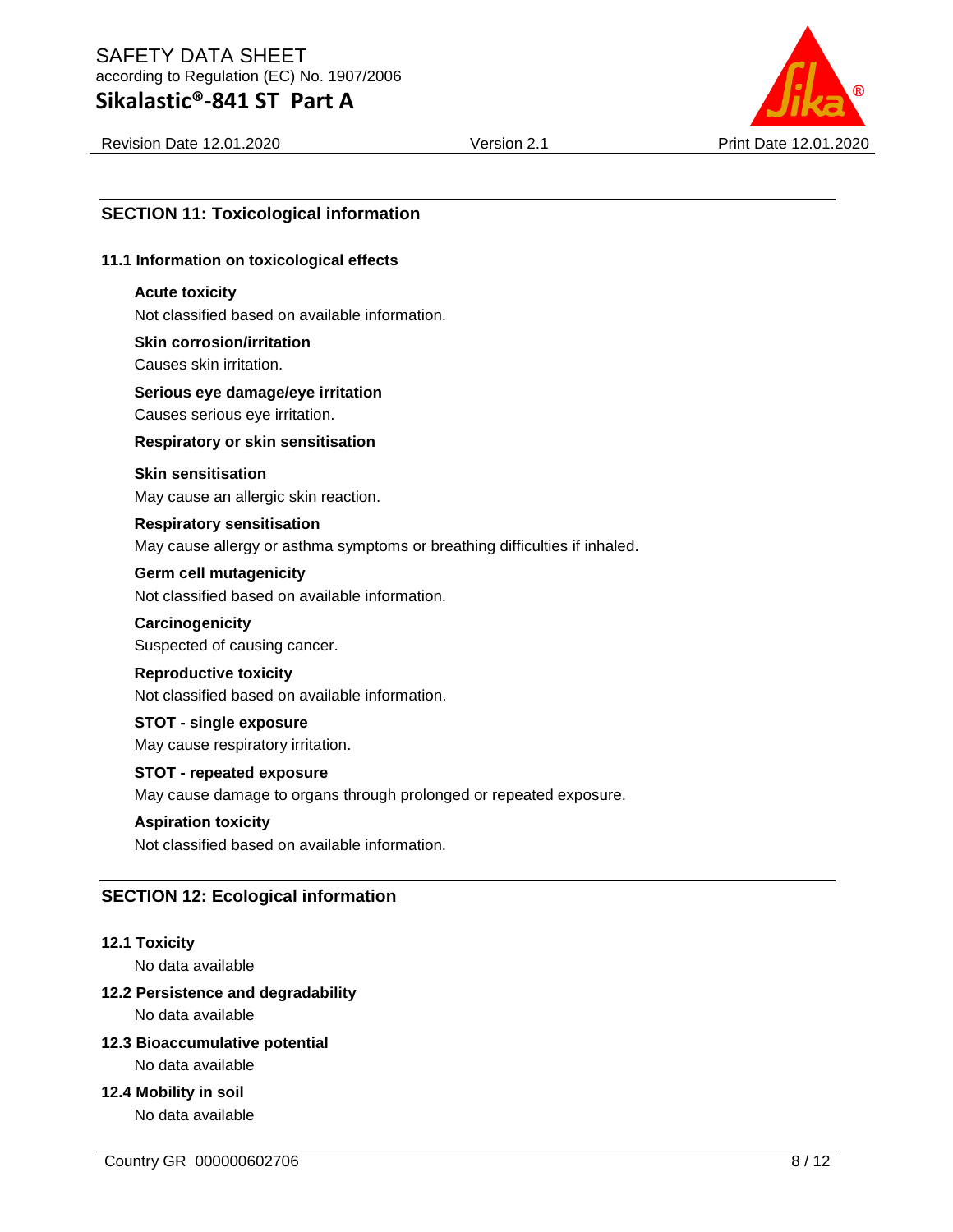**Sikalastic®-841 ST Part A**

Revision Date 12.01.2020 Version 2.1 Print Date 12.01.2020

#### **12.5 Results of PBT and vPvB assessment**

### **Product:**

Assessment : This substance/mixture contains no components considered to be either persistent, bioaccumulative and toxic (PBT), or very persistent and very bioaccumulative (vPvB) at levels of 0.1% or higher..

#### **12.6 Other adverse effects**

| <b>Product:</b>              |                                              |
|------------------------------|----------------------------------------------|
| Additional ecological infor- | There is no data available for this product. |
| mation                       |                                              |

#### **SECTION 13: Disposal considerations**

| 13.1 Waste treatment methods |   |                                                                                                                                                                                                                                                                                                                                                                                                                                                                                                                                                                                                                                                               |
|------------------------------|---|---------------------------------------------------------------------------------------------------------------------------------------------------------------------------------------------------------------------------------------------------------------------------------------------------------------------------------------------------------------------------------------------------------------------------------------------------------------------------------------------------------------------------------------------------------------------------------------------------------------------------------------------------------------|
| Product                      | ÷ | The generation of waste should be avoided or minimized<br>wherever possible.<br>Empty containers or liners may retain some product residues.<br>This material and its container must be disposed of in a safe<br>way.<br>Dispose of surplus and non-recyclable products via a licensed<br>waste disposal contractor.<br>Disposal of this product, solutions and any by-products should<br>at all times comply with the requirements of environmental<br>protection and waste disposal legislation and any regional<br>local authority requirements.<br>Avoid dispersal of spilled material and runoff and contact with<br>soil, waterways, drains and sewers. |
| European Waste Catalogue     |   | $\therefore$ 08 05 01 $*$ waste isocyanates                                                                                                                                                                                                                                                                                                                                                                                                                                                                                                                                                                                                                   |
| Contaminated packaging       |   | 15 01 10* packaging containing residues of or contaminated<br>by dangerous substances                                                                                                                                                                                                                                                                                                                                                                                                                                                                                                                                                                         |

### **SECTION 14: Transport information**

#### **14.1 UN number**

Not regulated as a dangerous good

#### **14.2 UN proper shipping name**

Not regulated as a dangerous good

#### **14.3 Transport hazard class(es)**

Not regulated as a dangerous good

#### **14.4 Packing group**

Not regulated as a dangerous good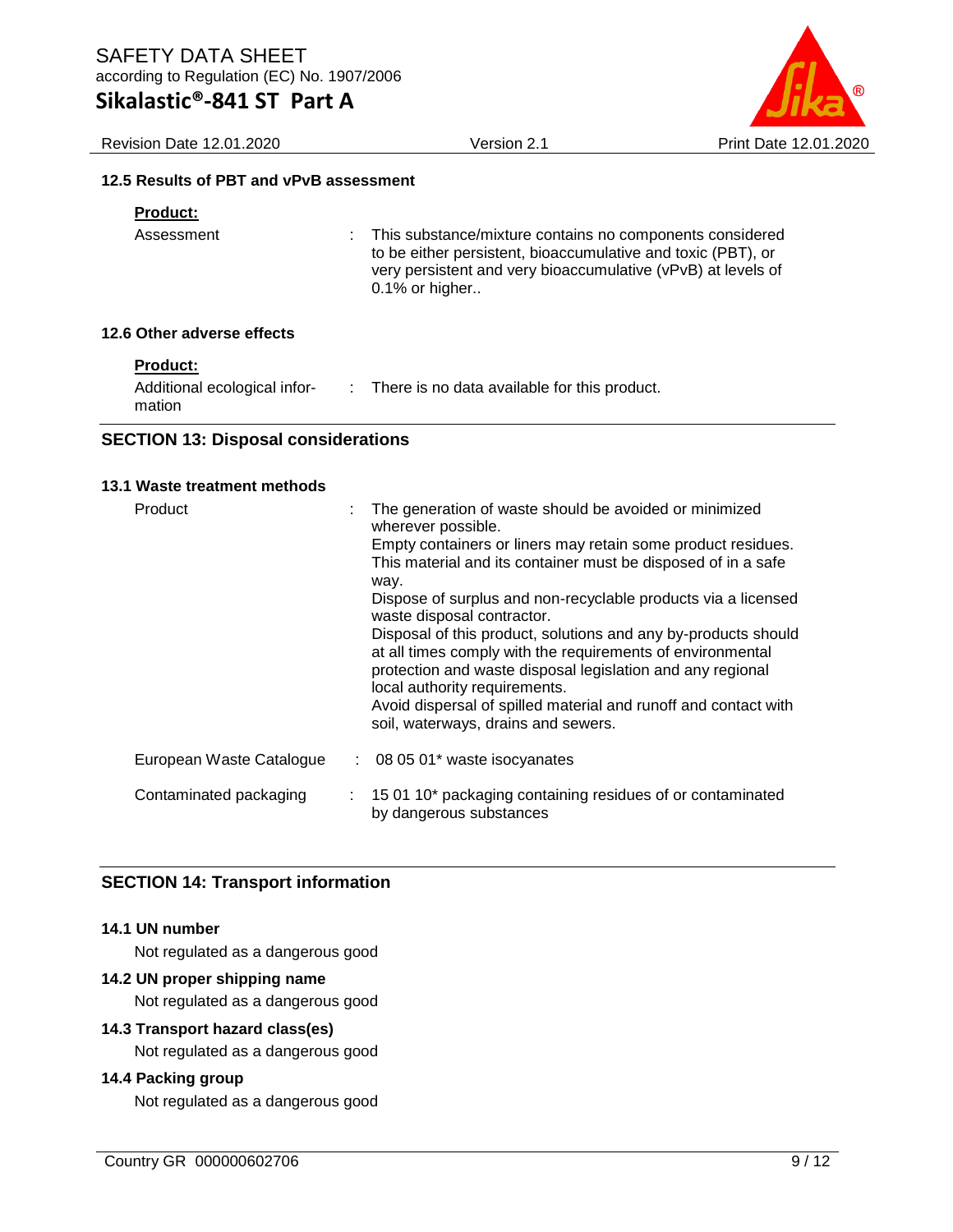# **Sikalastic®-841 ST Part A**

#### Revision Date 12.01.2020 Version 2.1 Print Date 12.01.2020

#### **14.5 Environmental hazards**

Not regulated as a dangerous good

**14.6 Special precautions for user** Not applicable

# **14.7 Transport in bulk according to Annex II of Marpol and the IBC Code**

Not applicable for product as supplied.

### **SECTION 15: Regulatory information**

#### **15.1 Safety, health and environmental regulations/legislation specific for the substance or mixture** REACH - Restrictions on the manufacture, placing on the market and use of certain dangerous substances, preparations and articles (Annex XVII) : Conditions of restriction for the following entries should be considered: Number on list 3 methylenediphenyl diisocyanate (Number on list 56) International Chemical Weapons Convention (CWC) Schedules of Toxic Chemicals and Precursors : Not applicable REACH - Candidate List of Substances of Very High Concern for Authorisation (Article 59). : None of the components are listed  $(=> 0.1 \%)$ . REACH - List of substances subject to authorisation (Annex XIV) : Not applicable Regulation (EC) No 1005/2009 on substances that deplete the ozone layer : Not applicable Regulation (EC) No 850/2004 on persistent organic pollutants : Not applicable Regulation (EC) No 649/2012 of the European Parliament and the Council concerning the export and import of dangerous chemicals : Not applicable REACH Information: All substances contained in our Products are - registered by our upstream suppliers, and/or - registered by us, and/or - excluded from the regulation, and/or - exempted from the registration. Seveso III: Directive 2012/18/EU of the European Parliament and of the Council on the control of major-accident hazards involving dangerous substances. Not applicable Volatile organic compounds : Law on the incentive tax for volatile organic compounds (VOCV) no VOC duties

Directive 2010/75/EU of 24 November 2010 on industrial emissions (integrated pollution prevention and control) Volatile organic compounds (VOC) content: 4,95 %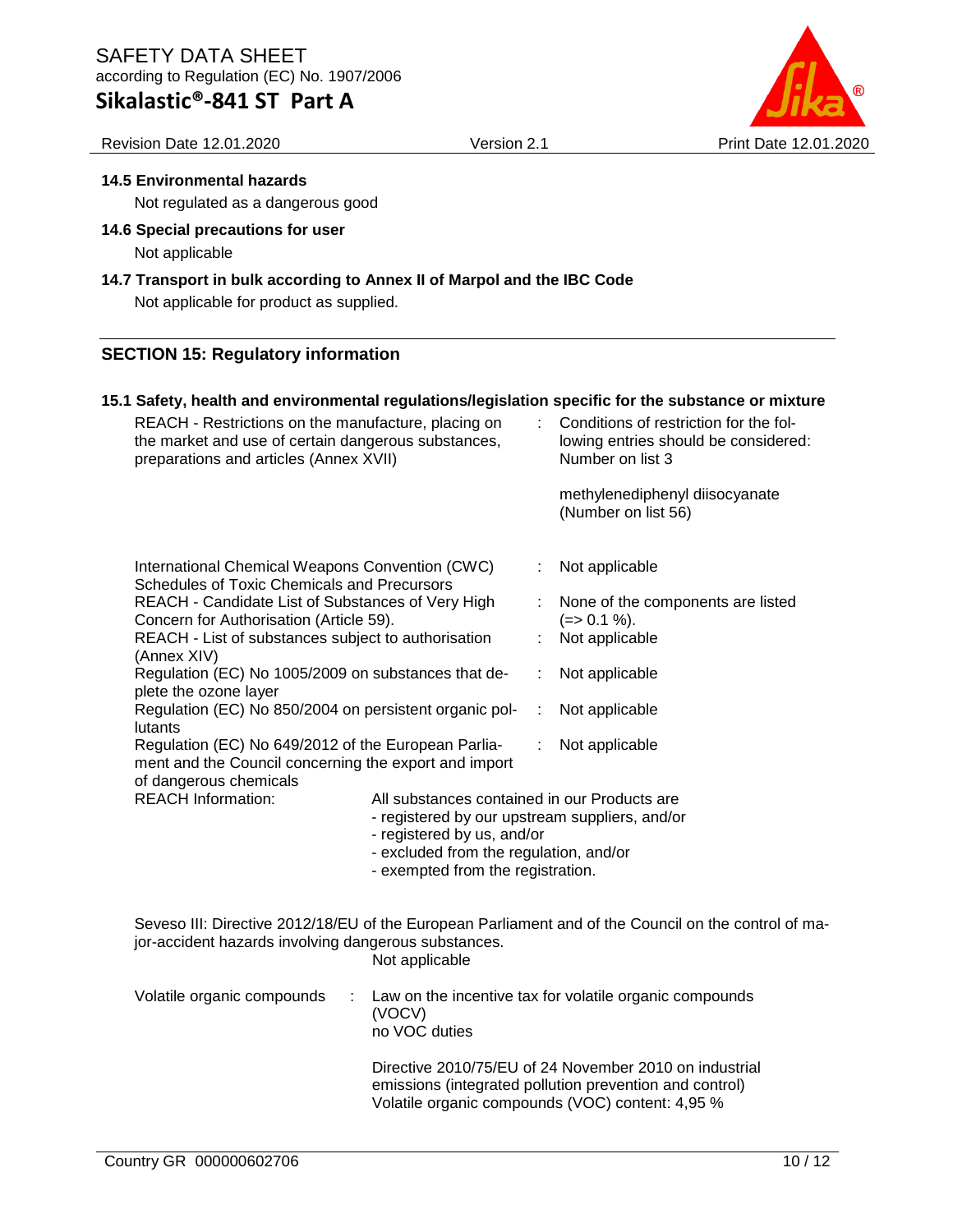# **Sikalastic®-841 ST Part A**

Revision Date 12.01.2020 Version 2.1 Print Date 12.01.2020



#### **15.2 Chemical safety assessment**

No Chemical Safety Assessment has been carried out for this mixture by the supplier.

## **SECTION 16: Other information**

| <b>Full text of H-Statements</b>        |                                                                |
|-----------------------------------------|----------------------------------------------------------------|
| H315                                    | Causes skin irritation.                                        |
| H317                                    | May cause an allergic skin reaction.                           |
| H <sub>319</sub>                        | Causes serious eye irritation.                                 |
| H332                                    | Harmful if inhaled.                                            |
| H334                                    | May cause allergy or asthma symptoms or breathing difficul-    |
|                                         | ties if inhaled.                                               |
| H335                                    | May cause respiratory irritation.                              |
| H351                                    | Suspected of causing cancer.                                   |
| H373                                    | May cause damage to organs through prolonged or repeated       |
|                                         | exposure.                                                      |
|                                         |                                                                |
| <b>Full text of other abbreviations</b> |                                                                |
| Acute Tox.                              | Acute toxicity                                                 |
| Carc.                                   | Carcinogenicity                                                |
| Eye Irrit.                              | Eye irritation                                                 |
| Resp. Sens.                             | Respiratory sensitisation                                      |
| Skin Irrit.                             | Skin irritation                                                |
| Skin Sens.                              | Skin sensitisation                                             |
| <b>STOT RE</b>                          | Specific target organ toxicity - repeated exposure             |
| STOT SE                                 | Specific target organ toxicity - single exposure               |
| <b>ADR</b>                              | European Agreement concerning the International Carriage of    |
|                                         | Dangerous Goods by Road                                        |
| CAS                                     | <b>Chemical Abstracts Service</b>                              |
| <b>DNEL</b>                             | Derived no-effect level                                        |
| <b>EC50</b>                             | Half maximal effective concentration                           |
| <b>GHS</b>                              | Globally Harmonized System                                     |
| <b>IATA</b>                             | International Air Transport Association                        |
| <b>IMDG</b>                             | International Maritime Code for Dangerous Goods                |
|                                         | Median lethal dosis (the amount of a material, given all at    |
| LD <sub>50</sub>                        |                                                                |
|                                         | once, which causes the death of 50% (one half) of a group of   |
|                                         | test animals)                                                  |
| LC50                                    | Median lethal concentration (concentrations of the chemical in |
|                                         | air that kills 50% of the test animals during the observation  |
|                                         | period)                                                        |
| <b>MARPOL</b>                           | International Convention for the Prevention of Pollution from  |
|                                         | Ships, 1973 as modified by the Protocol of 1978                |
| OEL                                     | Occupational Exposure Limit                                    |
| <b>PBT</b>                              | Persistent, bioaccumulative and toxic                          |
| <b>PNEC</b>                             | Predicted no effect concentration                              |
| <b>REACH</b>                            | Regulation (EC) No 1907/2006 of the European Parliament        |
|                                         | and of the Council of 18 December 2006 concerning the Reg-     |
|                                         | istration, Evaluation, Authorisation and Restriction of Chemi- |
|                                         | cals (REACH), establishing a European Chemicals Agency         |
| <b>SVHC</b>                             | Substances of Very High Concern                                |
| vPvB                                    | Very persistent and very bioaccumulative                       |
|                                         |                                                                |